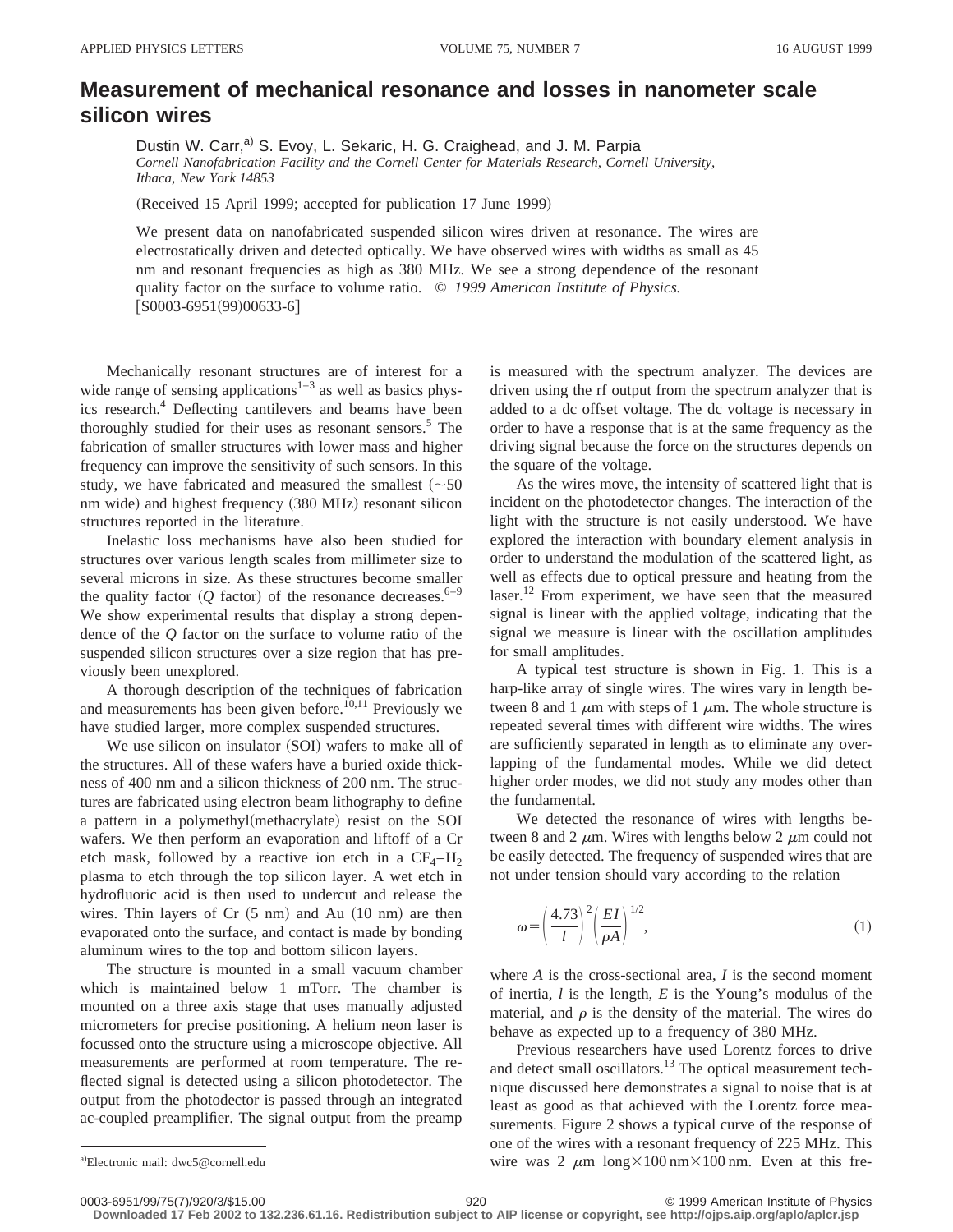

FIG. 1. Harp structure used in the measurements. The lengths of the wires vary between 1 and 8  $\mu$ m. The center-to-center spacing of the wires is 630 nm.

quency, the signal to noise ratio is very high. We have detected a resonance in a 2  $\mu$ m $\times$ 200 nm thick $\times$ 100 nm wire that was at 380 MHz.

Studying the *Q* factor as a function of the wire width



225 MHz resonant Wire

FIG. 2. Response curve of a 2  $\mu$ m long wire with a 225 MHz fundamental mode frequency. The curve is acquired by sweeping the driving signal across a range of frequencies, and detecting the optical modulation at the same frequency using an ac coupled photodetector in combination with a spectrum analyzer.

Q-factor dependence on surface to volume ratio



FIG. 3. Plot of the *Q* factor as a function of the surface to volume ratio. Two different wire thicknesses are shown, with several different wire widths for each thickness.

may help us to understand the loss mechanisms of structures on this size scale. As the surface to volume ratio increases, losses due to surface-related effects should increase, i.e., the *Q* factor should decrease as the wire dimensions decrease. Figure 3 shows a plot of the *Q* factor versus the surface to volume ratio, showing just such a behavior. The points on the plot are from wires of two different thicknesses. For the 200 nm thick structures, the wire width varies between 50 and 350 nm. For the 100 nm thick structures the wire width varies between 45 and 200 nm.

The exact nature of these losses is difficult to surmise. Certainly, the thin conductive films on the top surface of the wires do contribute somewhat to these losses. However, this film is very thin  $(\sim 100 \text{ Å})$  compared to the silicon. Other authors have measured films with much thicker layers of Au on the surface, yet their measured *Q* factors are still greater than or equal to those measured here.<sup>13,14</sup> The  $Q$  factor dependence shown in Fig. 3 remains fairly continuous for two different thicknesses of the silicon. This tends to support the idea that all of the losses are related to the surfaces. Such surface losses could certainly be related to the near-surface damage induced during the plasma etch. Further studies are necessary to understand the source of these losses.

We would like to comment on the sensitivity of this measurement technique. It is difficult to directly determine the exact amplitude of vibration of the resonant wires. We can get an estimate of this amplitude by looking at nonlinear effects. At large amplitudes, the restoring force becomes nonlinear due to stretching of the wire. This essentially adds a term in the force equation that is cubic in the deflection of the beam. This effect, along with potential applications has been thoroughly explored previously.15,16 Such a term leads to a bistability in the beam, resulting in resonance curves like the ones shown in Fig. 4. As the frequency is swept from low to high, it reaches a point that is no longer stable and so it rapidly switches to the next stable state at a lower amplitude. The minimum amplitude at which this occurs is called the critical amplitude. This critical amplitude depends only upon the geometry of the vibrating beam. This relation is<sup>5</sup>

$$
x_c = \frac{2h}{[0.5O(1 - v^2)]^{1/2}},\tag{2}
$$

 $\frac{\lambda_c-\left[0.5Q(1-\nu^2)\right]^{1/2}}{2}$ , extrum analyzer.<br>Downloaded 17 Feb 2002 to 132.236.61.16. Redistribution subject to AIP license or copyright, see http://ojps.aip.org/aplo/aplcr.jsp